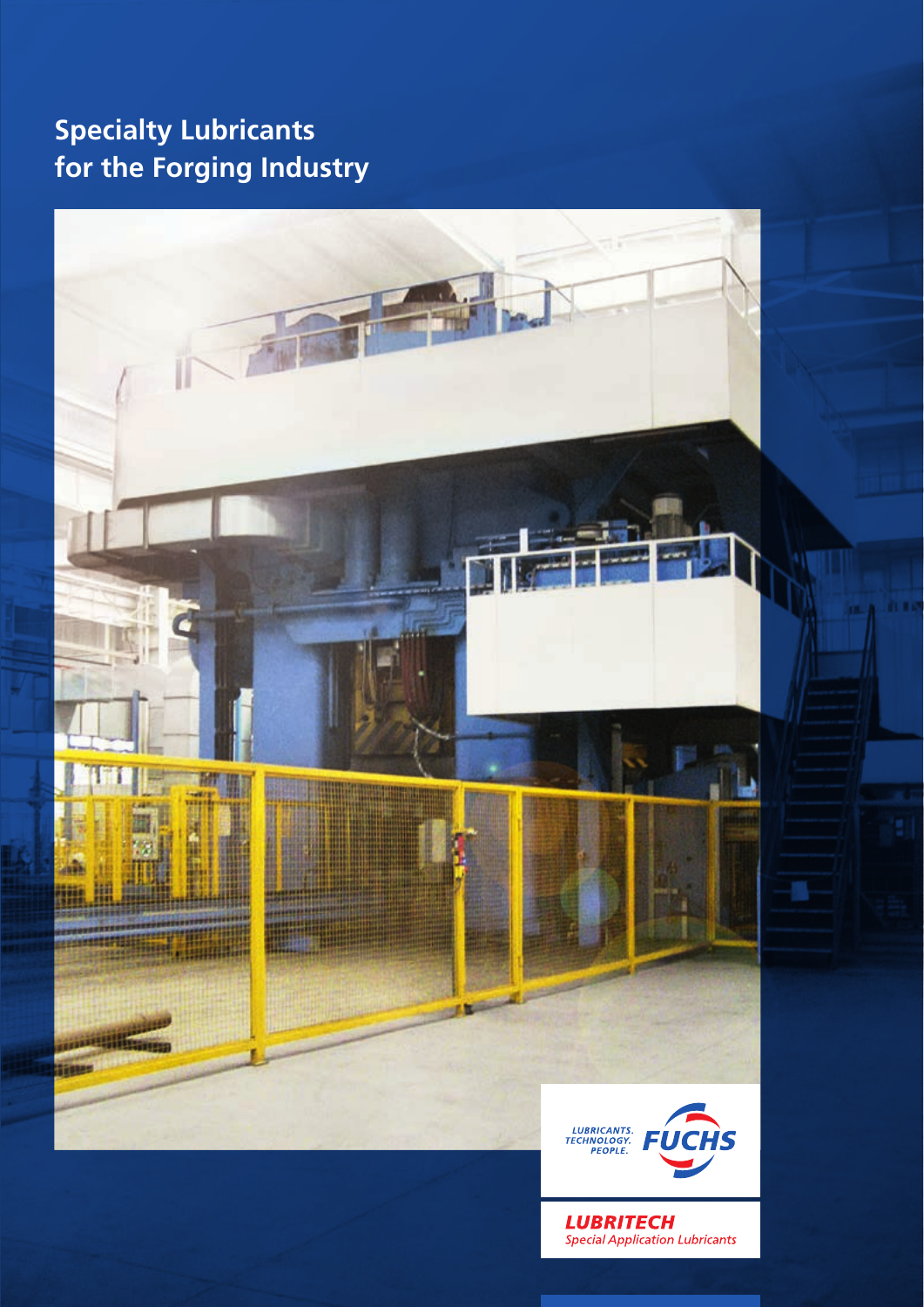## **FUCHS LUBRITECH – SPECIAL APPLICATION LUBRICANTS**

The FUCHS Group has developed, produced and sold lubricants and related specialties for more than 80 years – for virtually all applications and sectors. With over 100,000 customers and 50 companies worldwide, we are the world's leading independent lubricant supplier.

Within the FUCHS Group, FUCHS LUBRITECH is the expert for special application lubricants. A team of more than 500 specialists around the world work to meet your needs. However demanding the application, we offer a specialised solution.

FUCHS LUBRITECH specialty lubricants stand for highest performance and sustainability, safety and reliability, and efficiency and cost savings. They represent a promise: technology that pays back.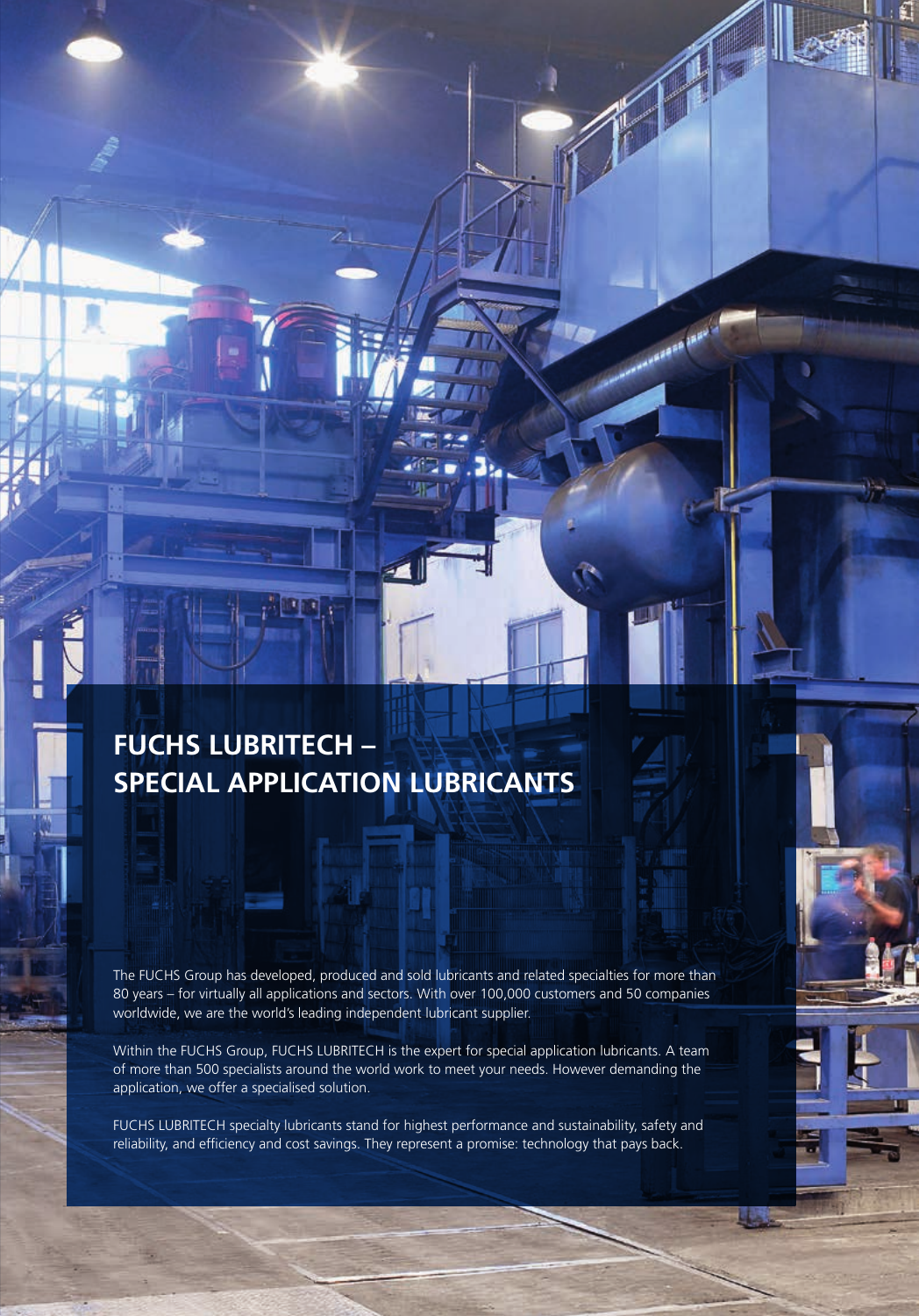Forging industry



## **High-performance lubricants for optimum safety and performance in the forging industry**

Excellent quality of parts, optimum machinery utilisation, reduced operating costs, lower environmental impact: whenever tolerances in industrial applications decrease, our commitment to developing lubricants increases.

With its detailed knowledge of the forging industry, FUCHS LUBRITECH has developed an unsurpassed, comprehensive range of specialised products and technical services that provide optimised lubrication for high operational safety, productivity and efficiency.

Our specialty lubricants offer the highest quality and excellent application results all over the world. We develop our lubricants in close cooperation with the users – for excellent products and economical results.

With our broad range of high-performance lubricants, we are able to provide the most suitable product for any lubrication application in the forging industry. Our highperformance lubricants have been especially developed and exceed the wide variety of requirements for process and operational lubrication.

Our brand names – LUBRODAL®, HYKOGEEN®, CEPLATTYN®, GEARMASTER®, LAGERMEISTER® and GLEITMO® – stand for the highest level of quality and reliability in the forging industry.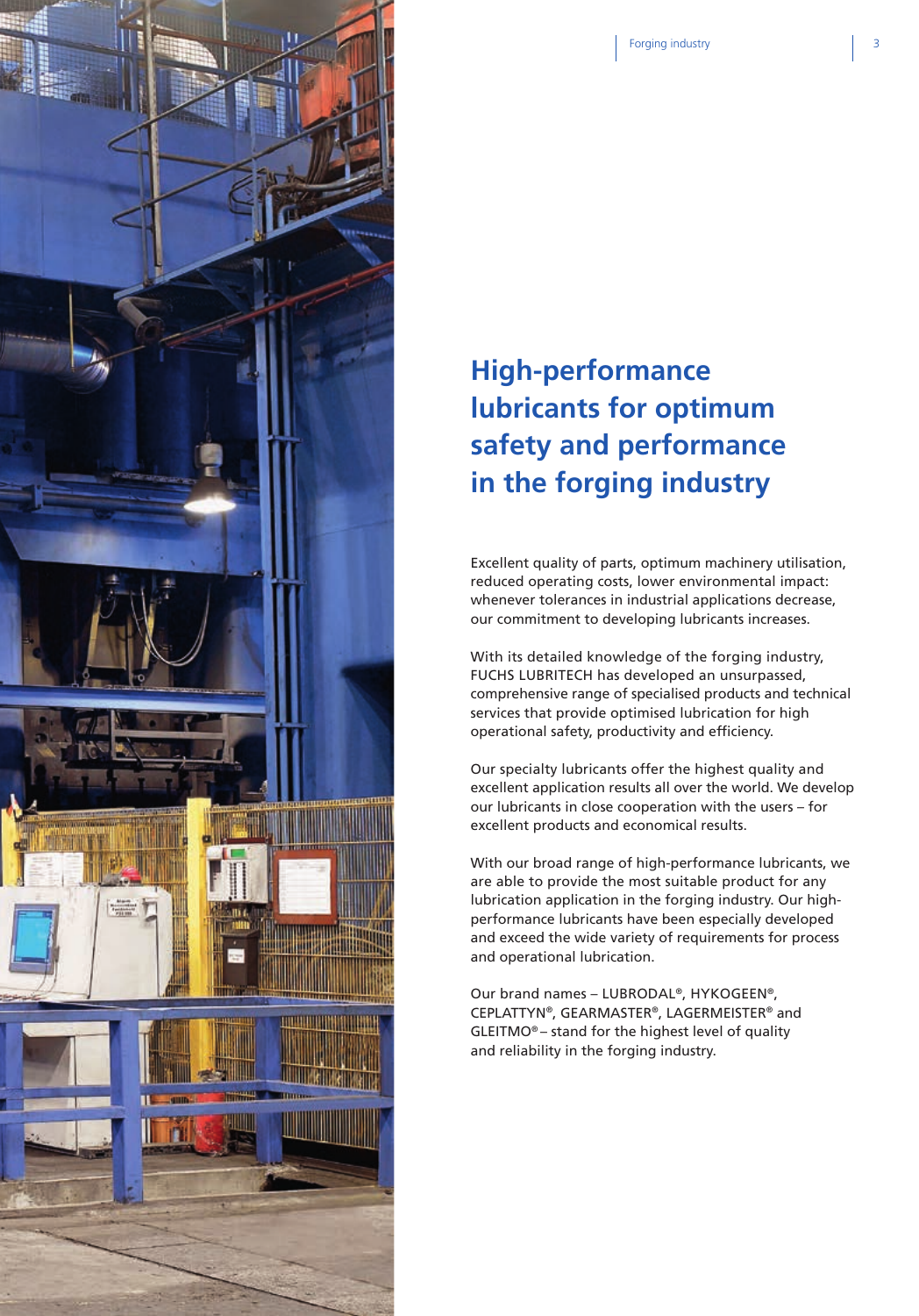## **Areas of application of lubricants in the various process stages of massive forming**





Due to the variety of the components manufactured by massive forming, the individual designs of the forging units and the adjacent systems differ significantly. Depending on the process sequence the most diverse types are used, starting with the upstream units such as billet shears and reducer rolls, through to the actual forging units in the form of screw presses, eccentric presses, wedge presses, hammers, hydraulic presses, etc.

As various as the individual types are, the fields of application of lubricants can be divided into two main categories:

### **Process lubricants**

- § Products for pretreatment of the billets
- § Metal-forming lubricants

### **Operational lubricants**

- § Plain and roller bearing lubricants
- § Gear lubricants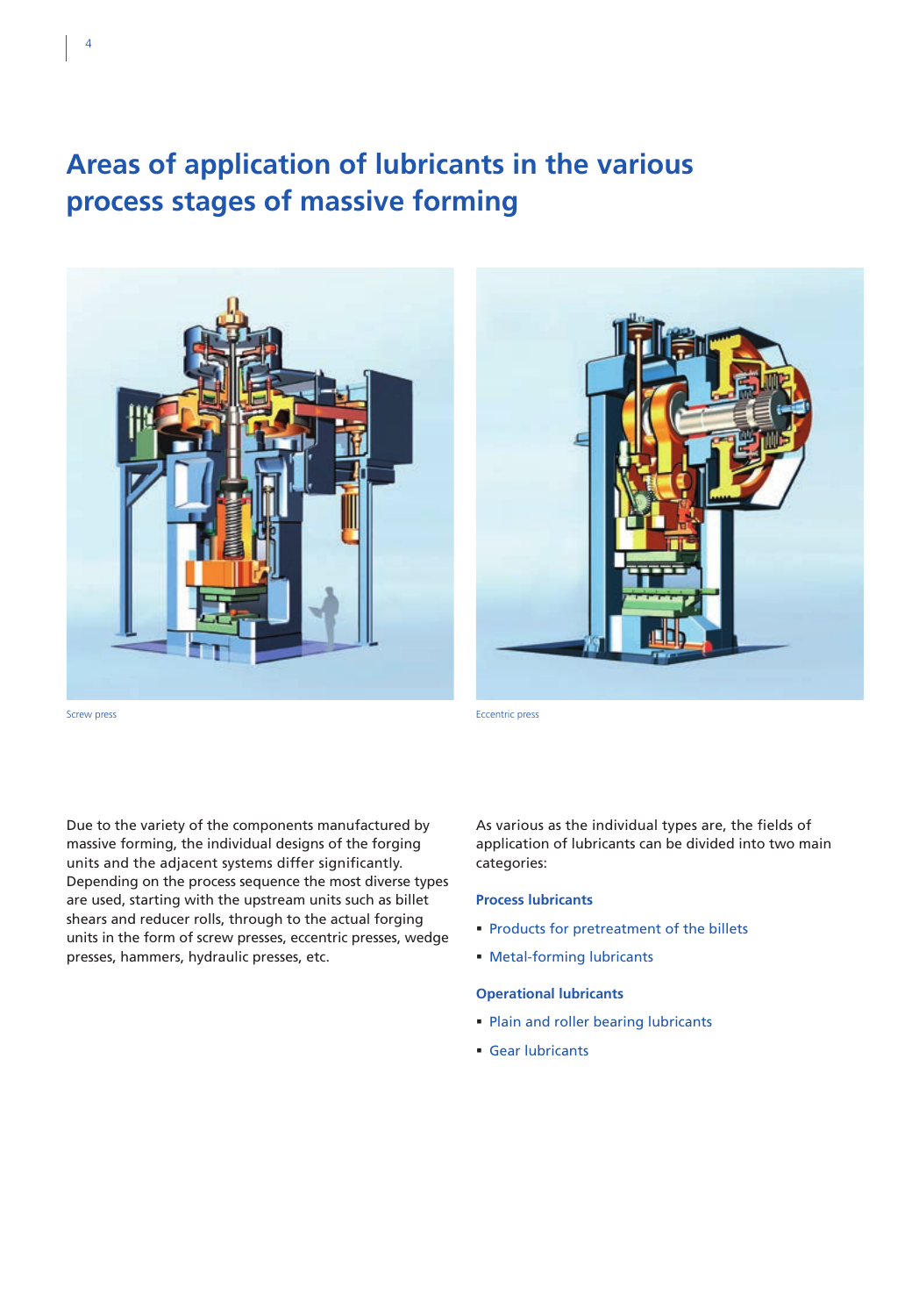## **Fields of application for lubricants in the forging process**



### **1 Billet pretreatment**

Scale that forms during heating of the billets has negative effects on the part quality and on the die life. Billet faces sticking to each other can cause interruptions that lead to an unstable process. A pretreatment with the products of the LUBRODAL range, which have been specifically designed for such a purpose, can help to minimise these effects.





### **2 Die lubrication**

The lubricants of the LUBRODAL series cover a wide range of applications. Due to the great variety of parameters in forging each application has to be considered separately. The LUBRODAL division team will be pleased to support you in this matter. In general it has to be noted that all water-based die lubricants need to be sprayed. In deep cavities with long extrusion paths (e.g. when forging crankshafts), graphite-free water-based products reach their limits. For applications like this, products containing graphite must be used.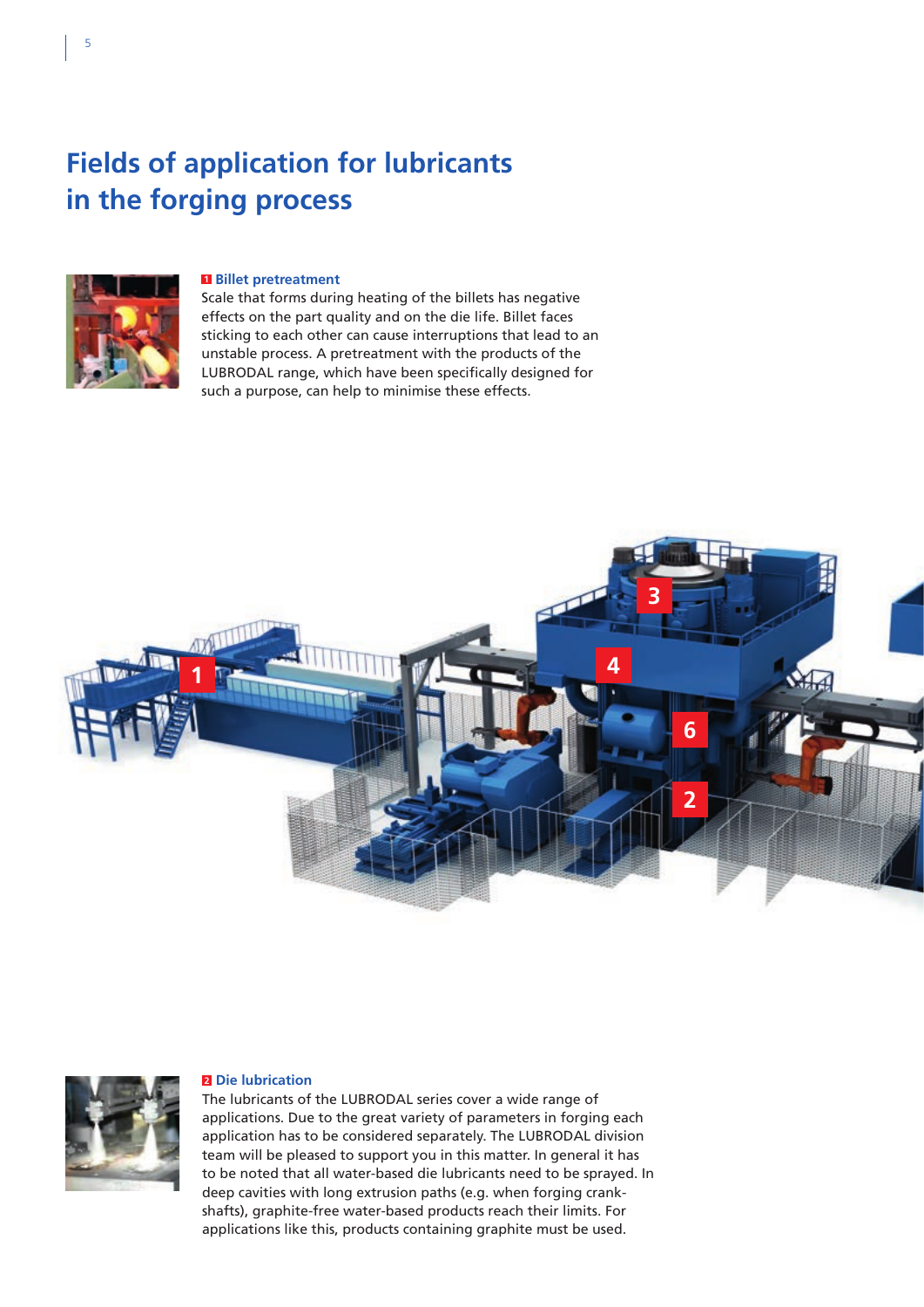### **3 Gear drive**

As operational lubricant, the high-quality adhesive lubricant CEPLATTYN KG 10 HMF ensures optimum operation reliability. Combined with the running-in lubricant CEPLATTYN RN these products allow the best possible operational conditions.

#### **4 Connecting rod bearing**

One highly stressed machine component is the connecting rod bearing. This is typically a plain bearing, and so has better damping characteristics than roller bearings. But differing sliding speeds and relative movements during the motion sequences demand a stable lubricating film and the best EP properties. STABYL L-TS MO (grease lubrication) and STABYLAN 2080 (oil lubrication) are able to meet these demands.

### **5 Linear guide**

Linear sliding guides can be found in a variety of forms in the forging industry. One of the most important tasks is precise guidance of the forging dies. Good adhesion and the best emergency running properties are the basic prerequisites that the lubricant must satisfy. Continual relubrication with STABYLAN 2080 (oil lubrication) and STABYL L-TS MO (grease lubrication) will considerably reduce wear.

#### **6 Central lubrication system**

The high-performance lubricant LAGERMEISTER CX EP 2 is employed as a long-term grease for centrally lubricated systems. This lubricant, which is saponified with a calcium complex, has the best water-repellent properties and is suitable for the lubrication of the ejector system.

#### **Maintenance products**

Various products are available for machine maintenance. As special rust loosener, FERROFORM SUPER 7 creeps under moisture and provides excellent lubrication properties. METABLANC is a rapid metal cleaner which reliably removes grease, oil, adhesive residues and dirt from metal parts. PBC 1574 is a high-temperature assembly paste. It prevents screws from seizing and is characterised by a high pressure resistance. It is especially suitable as antiscuffing paste between die and die holder.







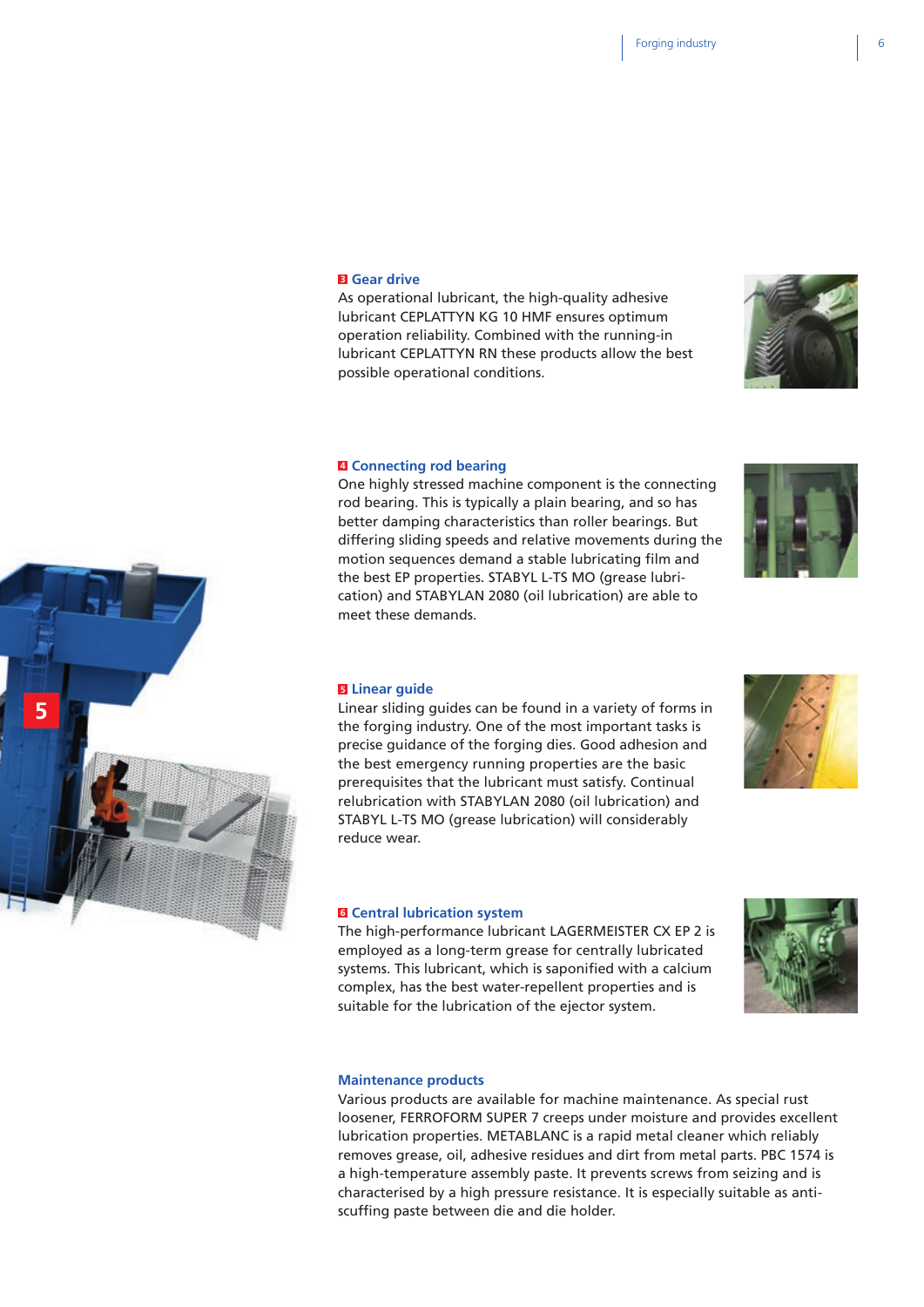## **Product overview**

| <b>Application</b>                                          | <b>Product</b>                   | <b>Description</b>                                                                                                                                                                                                                                                                                                                                                                       |
|-------------------------------------------------------------|----------------------------------|------------------------------------------------------------------------------------------------------------------------------------------------------------------------------------------------------------------------------------------------------------------------------------------------------------------------------------------------------------------------------------------|
|                                                             |                                  |                                                                                                                                                                                                                                                                                                                                                                                          |
| <b>Pre-coating</b>                                          | <b>LUBRODAL RV 20</b>            | By coating the faces of large billets with LUBRODAL RV 20 an inorganic<br>protective layer is formed. This layer prevents the sticking of the billets to<br>each other during heating and thus related process interruptions.                                                                                                                                                            |
|                                                             | LUBRODAL FC 331                  | LUBRODL FC 331 is used as a billet pre-coating during warm forging of<br>steel to minimise scale formation during inductive heating and also to<br>optimise flow behaviour and tool life.                                                                                                                                                                                                |
|                                                             | LUBRODAL SR 300                  | By using LUBRODAL SR 300, the oxidation of the billets in the furnace can<br>be reduced significantly. The remaining scale is a lot easier to remove, which<br>leads to reduced abrasive die wear.                                                                                                                                                                                       |
| <b>General roller bearings</b>                              | <b>LAGERMEISTER LP 2</b>         | LAGERMEISTER LP 2 is an EP grease on a mineral oil basis and can be used<br>as an all-round grease for general-purpose lubrication.                                                                                                                                                                                                                                                      |
| <b>High-temperature roller bearings</b>                     | LAGERMEISTER XXL                 | LAGERMEISTER XXL forms a firm grease collar on the bearing seal and<br>allows long lubrication intervals. Thus it is predestined for the lubrication<br>of bearings on forging presses.                                                                                                                                                                                                  |
| <b>Herringbone gearing</b>                                  | CEPLATTYN KG 10 HMF              | CEPLATTYN KG 10 HMF was specially developed for use on Open Gears.<br>The high-quality adhesive lubricant has cushioning properties and also<br>reduces wear with shock-type loads.                                                                                                                                                                                                      |
| <b>Tappet guides/sliding guides</b><br>(Grease lubrication) | STABYL L-TS MO                   | STABYL L-TS MO (for grease lubrication) and STABYLAN 2080 (for oil lubri-<br>cation) are ideally suited for the lubrication of tappet guides/connecting rod<br>bearings thanks to their good adhesion in conjunction with low application<br>quantities. The MoS2 solid lubricant offers outstanding emergency running<br>properties and protects against wear even under extreme loads. |
| <b>Tappet guides</b><br>(Oil lubrication)                   | STABYLAN 2080                    |                                                                                                                                                                                                                                                                                                                                                                                          |
| <b>Connecting rod bearings</b><br>(Oil/grease lubrication)  | STABYLAN 2080/<br>STABYL L-TS MO |                                                                                                                                                                                                                                                                                                                                                                                          |
| <b>Ejector systems</b>                                      | LAGERMEISTER CX EP 2             | Based on the special saponification of LAGERMEISTER CX EP 2 and its out-<br>standing corrosion protection, the ingress of moisture, which is produced by<br>the die lubricant during the forming process, into the ejector mechanism is<br>greatly reduced.                                                                                                                              |
| <b>Gearboxes/transmission gears</b>                         | <b>GEARMASTER CLP range</b>      | The GEARMASTER CLP range is characterised by a high thermal loading<br>capacity, very good resistance to ageing and extraordinary protection<br>against wear. An extension of the oil change intervals is thus possible in<br>many cases.                                                                                                                                                |
| <b>Transport chains</b>                                     | STABYLAN G 1000                  | STABYLAN G 1000 is dust-repellent and displaces water. It offers optimal<br>lubrication of chain links thanks to its outstanding creeping effect. Based on<br>its graphite content, very good emergency running properties are also<br>achieved.                                                                                                                                         |
| <b>Transport chains</b><br>(high temperature)               | <b>CEPLATTYN HT</b>              | CEPLATTYN HT exhibits a reliable lubrication even at high temperatures of<br>up to 600°C. Thanks to the graphitised solid lubricant, dry lubrication is<br>ensured even after the evaporation of the carrier oil.                                                                                                                                                                        |
| <b>Forming</b>                                              | LUBRODAL F 21 A SET              | Due to its well-balanced mix of graphite types, LUBRODAL F 21 A SET<br>helps to reduce die wear and to optimise material flow in the forging<br>process of complex steel parts.                                                                                                                                                                                                          |
|                                                             | LUBRODAL F 318 N                 | To improve industrial hygiene, water-based lubricants which are free of<br>graphite and mineral oil are used, such as LUBRODAL F 318 N, which has<br>excellent releasing properties.                                                                                                                                                                                                     |
|                                                             | LUBRODAL F 25 AL                 | LUBRODAL F 25 AL is an emulsion concentrate with excellent wetting<br>properties that ensures best results during forging of non-ferrous metals<br>like aluminium.                                                                                                                                                                                                                       |
|                                                             | HYKOGEEN 217                     | HYKOGEEN 217 is a non-water-miscible, graphite-containing product with<br>good lubrication properties. It can be used for most difficult forming<br>operations.                                                                                                                                                                                                                          |